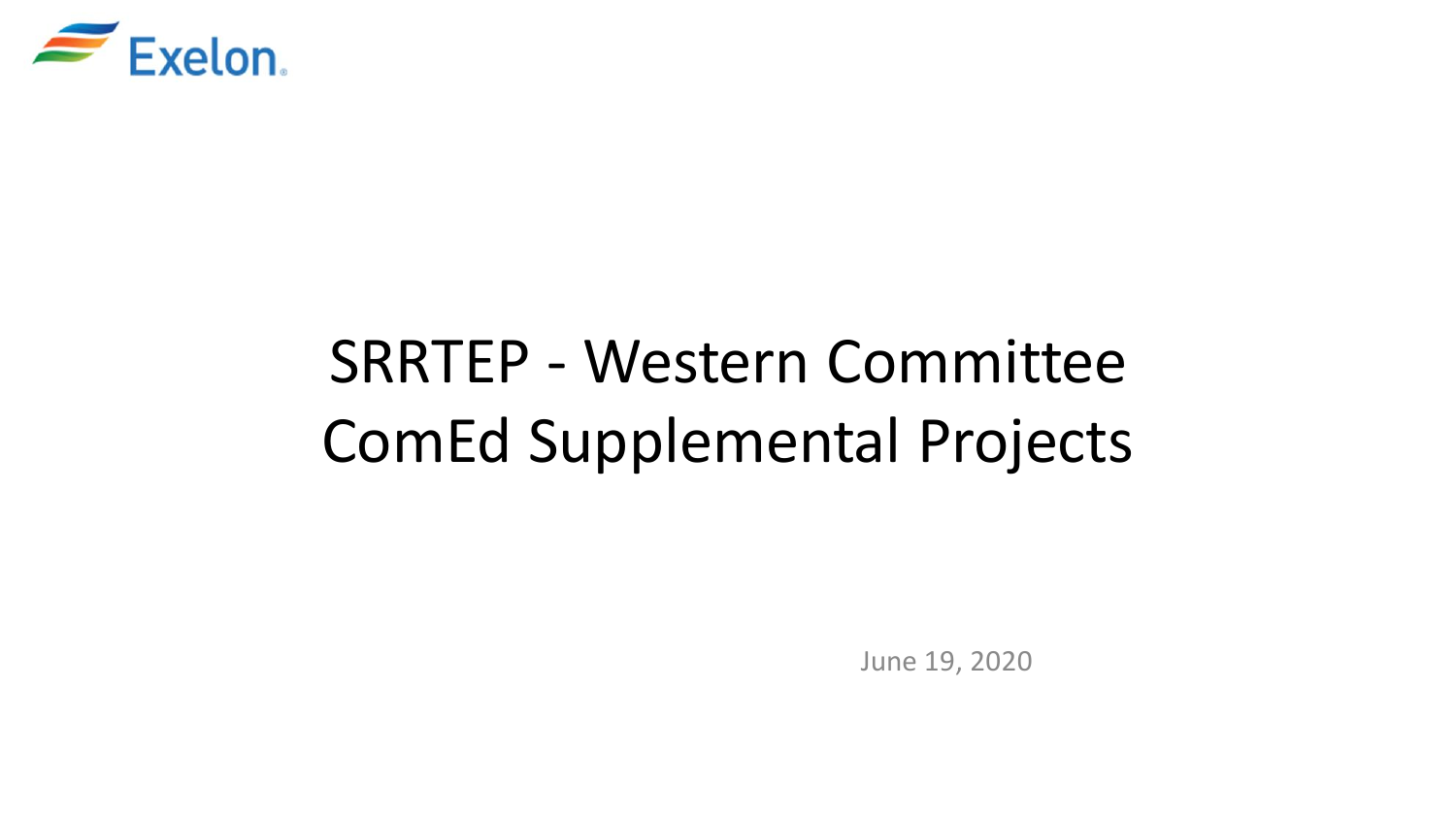## Solutions

Stakeholders must submit any comments within 10 days of this meeting in order to provide time necessary to consider these comments prior to the next phase of the M-3 process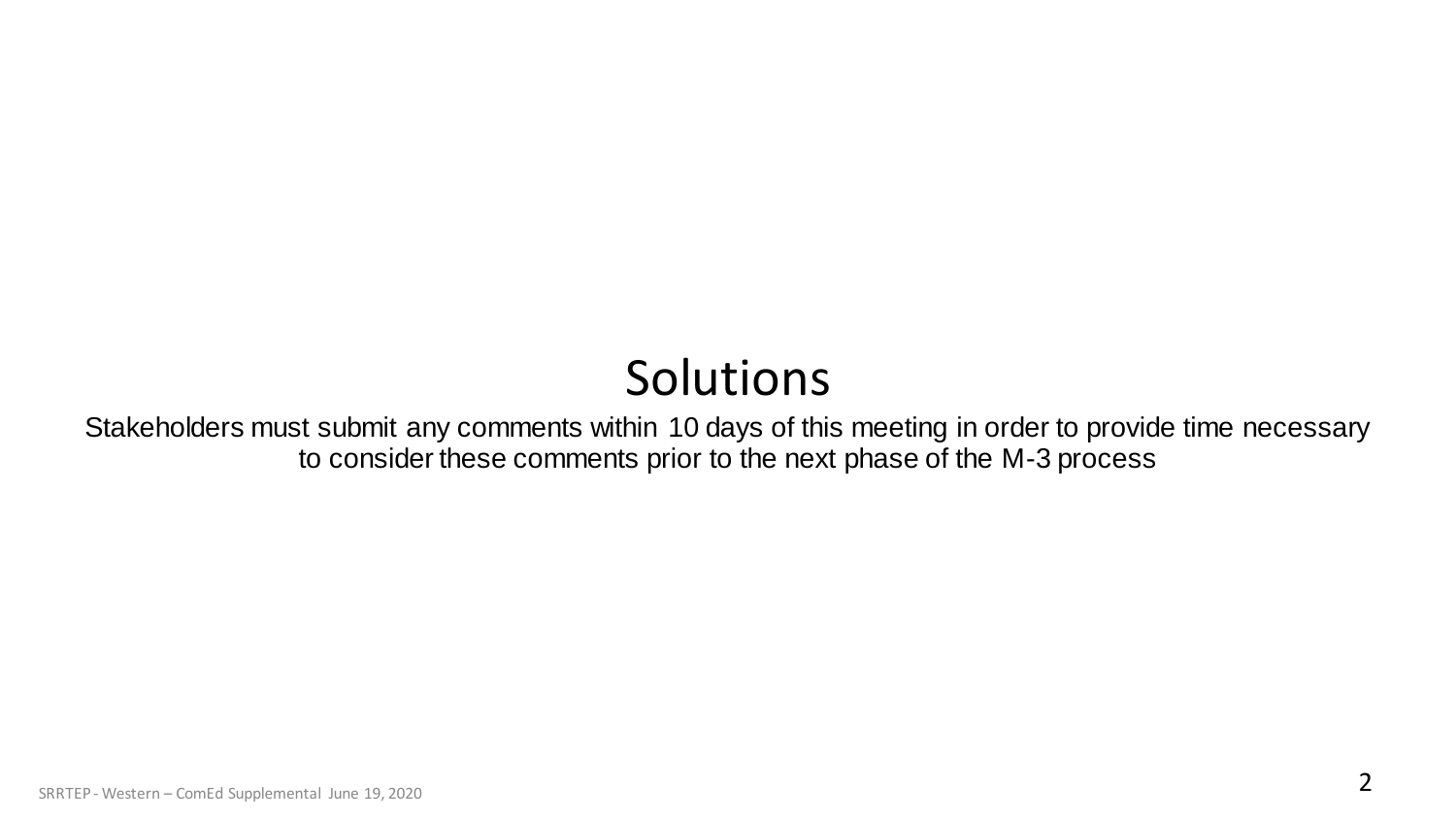

### ComEd Transmission Zone M-3 Process Bellwood

**Need Number:** ComEd-2020-009

**Process Stage:** Solutions Meeting June 19, 2020

**Previously Presented:** May 22, 2020

#### **Project Drivers:**

Customer Service

Operational Flexibility and Efficiency

#### **Specific Assumption References:**

Transmission system configuration changes due to new or expansion of existing distribution substations

Enhancing system functionality, flexibility, or operability

#### **Problem Statement:**

ComEd Distribution is replacing 138/34 kV transformer 78 at Bellwood which is currently tapped from 138 kV line 13501 (Elmhurst – Bellwood). The transformer and the line trip together.

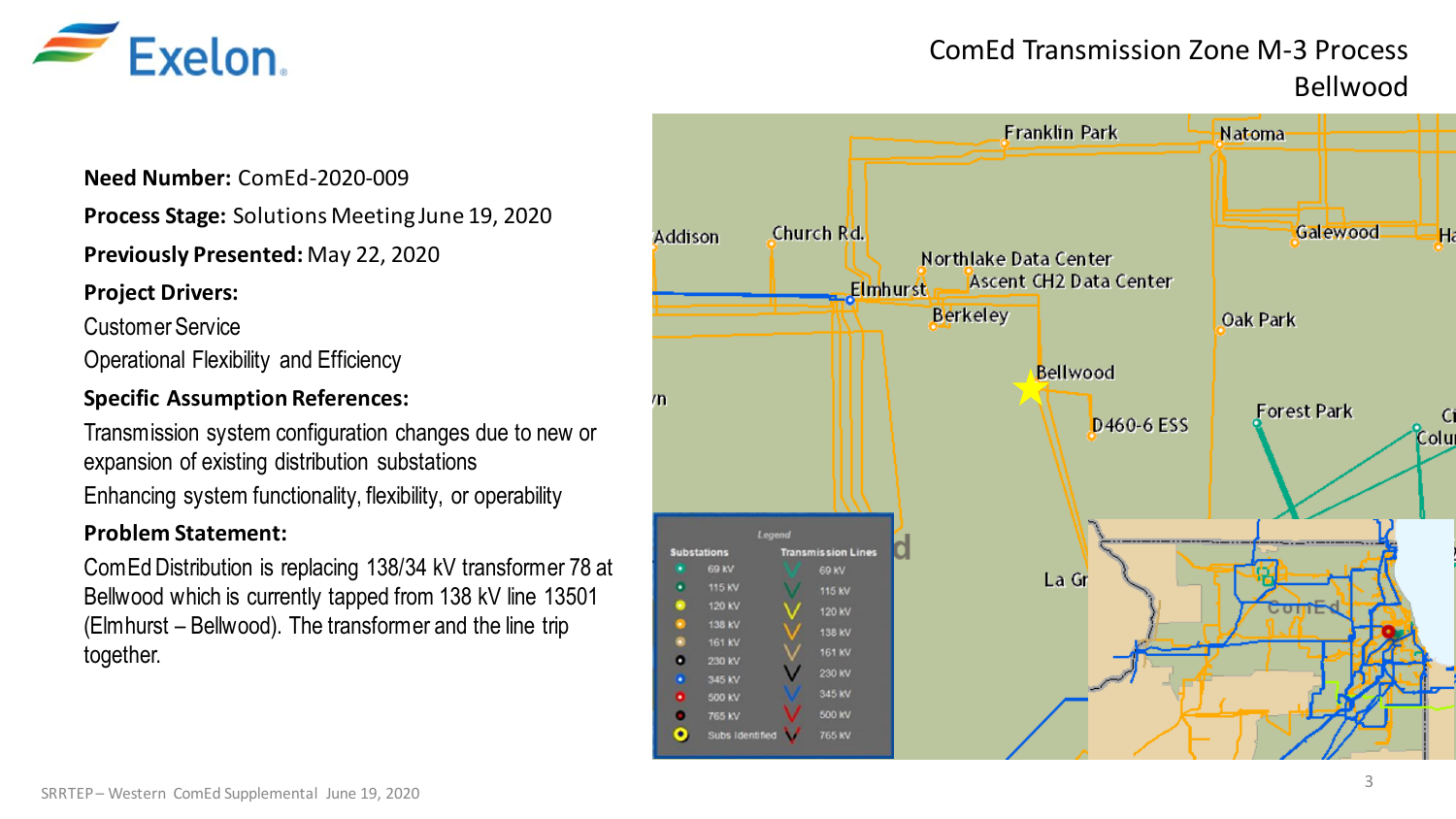

### ComEd Transmission Zone M-3 Process Bellwood

**Need Number:** ComEd-2020-009

**Process Stage:** Solutions Meeting June 19, 2020

#### **Proposed Solution:**

Reconnect Transformer 78 to the 138 kV bus through a high-side circuit breaker. Add a circuit breaker for line 13501. Estimated cost: \$1.4M (Transmission only)

#### **Alternatives Considered:**

- 1. Do nothing configuration issue remains
- 2. Install TR 78 on its own ring bus position not enough space to expand the ring

#### **Projected In-Service:** 9/30/2020

**Project Status:** Engineering

**Model:** 2025 RTEP

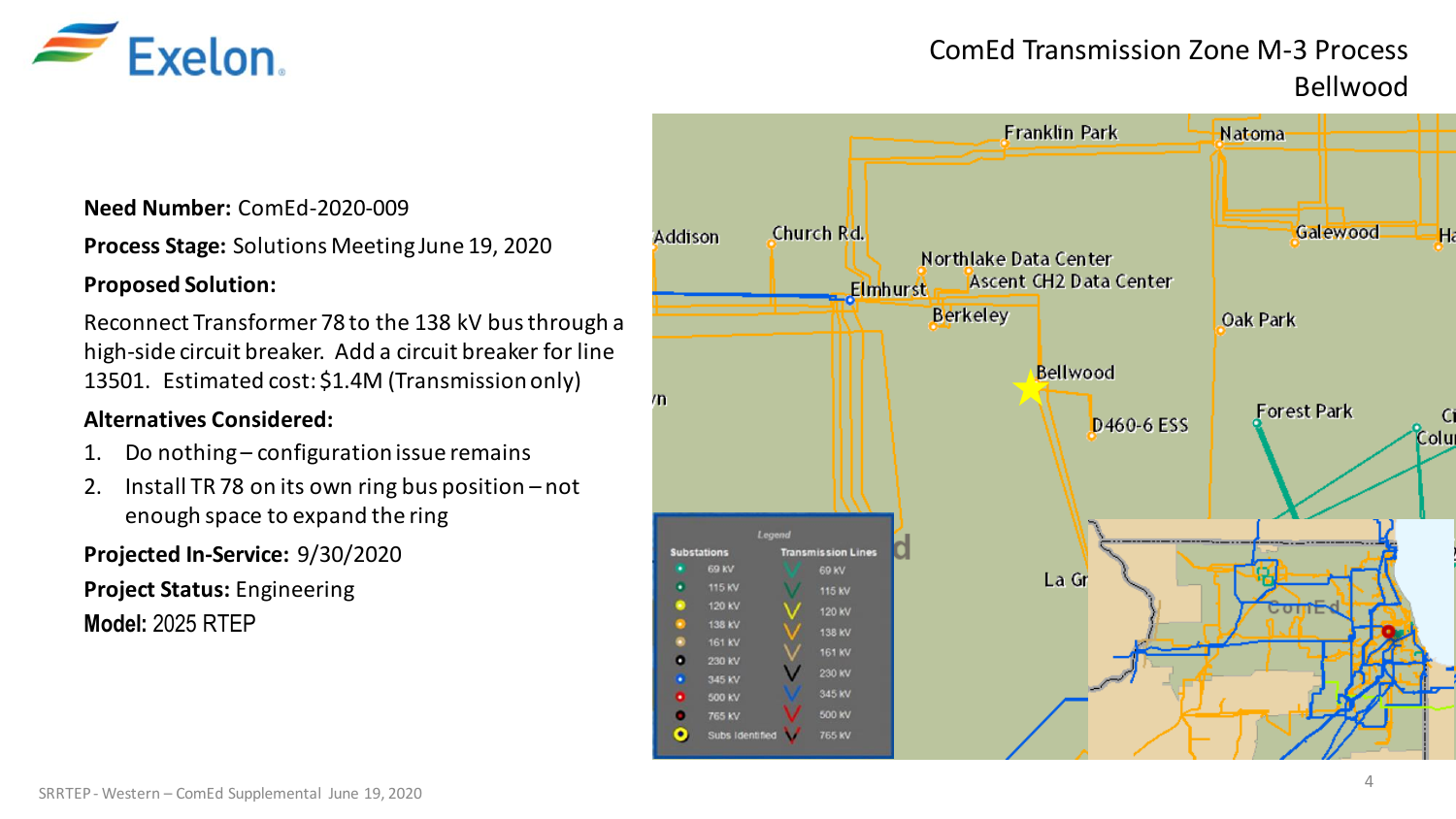## Appendix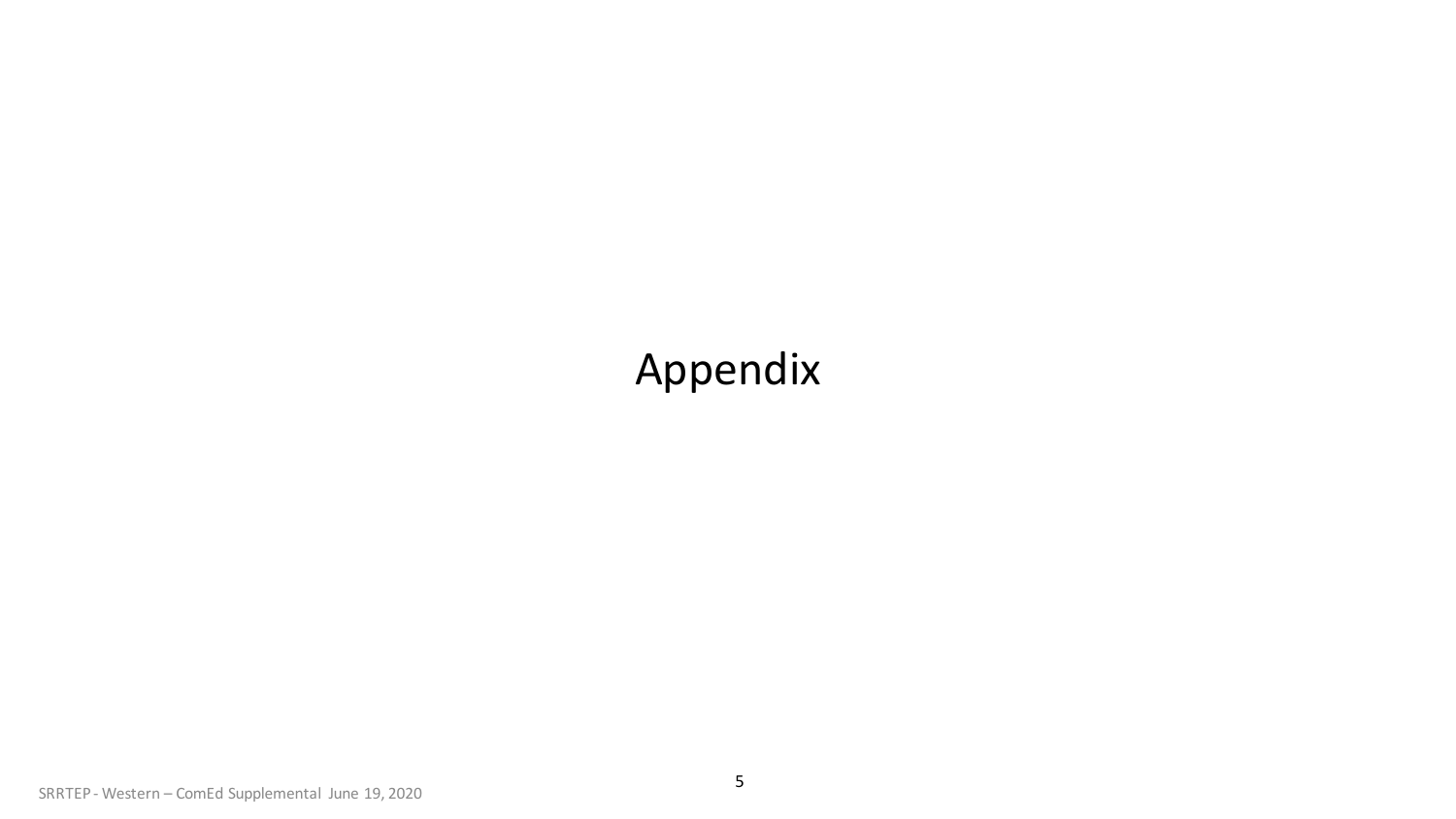# High Level M-3 Meeting Schedule

Activity **Timing** 

TOs and Stakeholders Post Needs Meeting slides 10 days before Needs Meeting

Stakeholder comments 10 days after Needs Meeting

| Assumptions |  |
|-------------|--|
|-------------|--|

| <b>Activity</b>                               | Timing                             |
|-----------------------------------------------|------------------------------------|
| Posting of TO Assumptions Meeting information | 20 days before Assumptions Meeting |
| Stakeholder comments                          | 10 days after Assumptions Meeting  |

Needs

#### **Solutions**

Submission of Supplemental Projects & Local Plan

| <b>Activity</b>                                    | Timing                           |
|----------------------------------------------------|----------------------------------|
| TOs and Stakeholders Post Solutions Meeting slides | 10 days before Solutions Meeting |
| Stakeholder comments                               | 10 days after Solutions Meeting  |

| <b>Activity</b>                                       | Timing                                                                                         |
|-------------------------------------------------------|------------------------------------------------------------------------------------------------|
| Do No Harm (DNH) analysis for selected solution       | Prior to posting selected solution                                                             |
| Post selected solution(s)                             | Following completion of DNH analysis                                                           |
| Stakeholder comments                                  | 10 days prior to Local Plan Submission for integration into RTEP                               |
| Local Plan submitted to PJM for integration into RTEP | Following review and consideration of comments received after<br>posting of selected solutions |